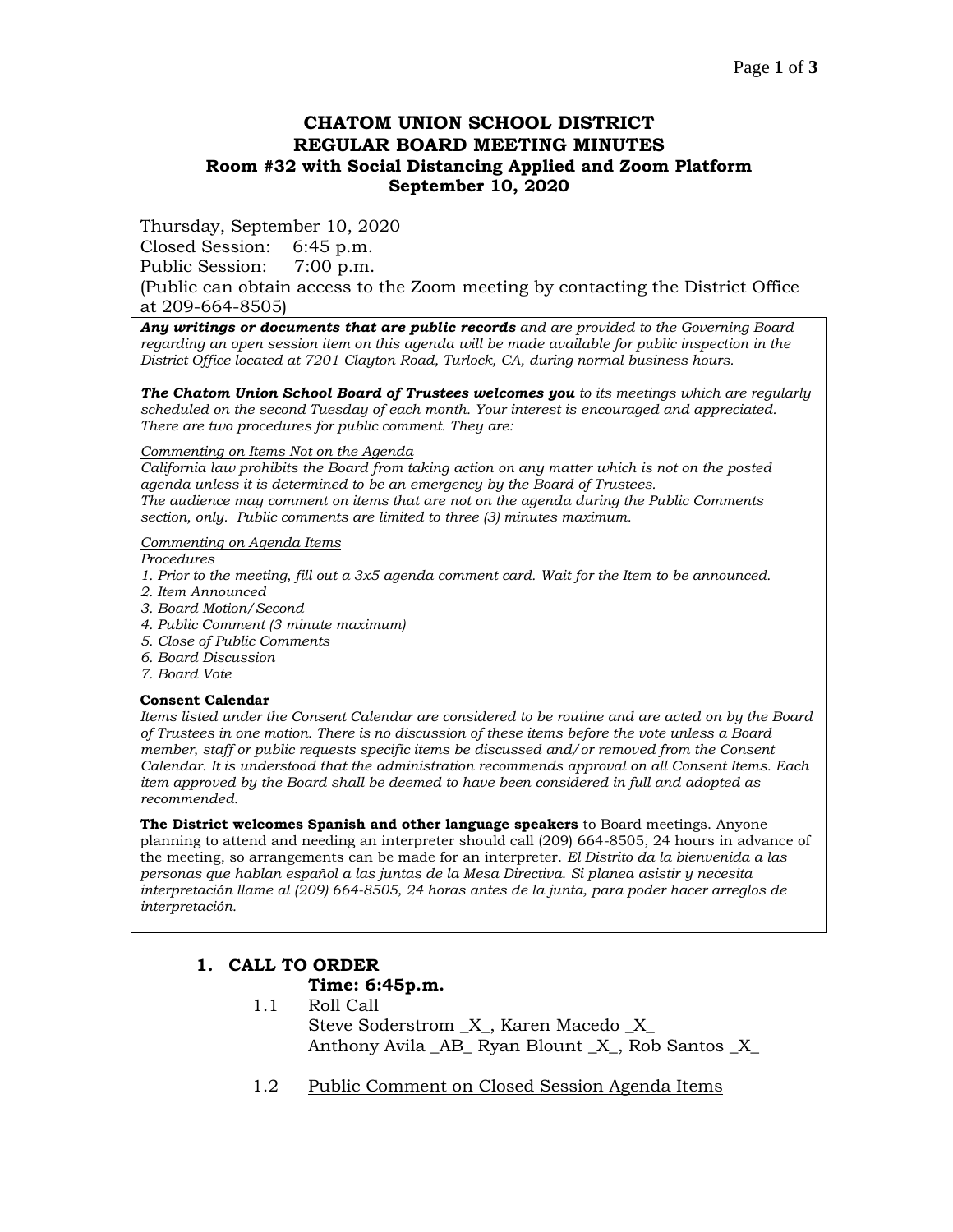1.3 Adjourn to Closed Session APPROVED Motion: Karen Macedo Second: Ryan Blount Vote: Ayes 4 Noes 0 Abstentions 0

## **2. CLOSED SESSION**

*Disclosure of Items Discussed in Closed Session (Gov. Code 54947.7)*

- 2.1 Public Employee Appointment (Gov. Code 54957 and 54954.5 (e)
- 2.2 Public Employees Discipline/Dismissal/Release/Non- reelection/Leaves of Absence/Resignation/Retirements And Resolution Regarding Reduction or Discontinuance of Source (Gov. Code 44949 (e) and Gov. Code 44955)
- 2.3 Adjournment Back to Public Session

## **3. OPEN SESSION: CALL TO ORDER**

- **Time: 7:02p.m.**
- 3.1 Roll Call Steve Soderstrom \_X\_, Karen Macedo \_X\_ Anthony Avila AB Ryan Blount X, Rob Santos X
- 3.2 Flag Salute The flag salute was led by Board President, Steve Soderstrom.
- 3.3 Report from Closed Session There was no report shared out from closed session.
- 3.4 Approval of Agenda APPROVED Motion: Ryan Blount Second: Karen Macedo Vote: Ayes 4 Noes 0 Abstentions 0

## **4. CONSENT CALENDAR**

## **5. PUBLIC COMMENT/RECOGNITION/COMMUNICATION**

### **6. INFORMATION**

### **7. ACTION**

7.1 Consider Approval of the Chatom Union School District Learning Continuity & Attendance Plan APPROVED Motion: Rob Santos Second: Karen Macedo Vote: Ayes 4 Noes 0 Abstentions 0